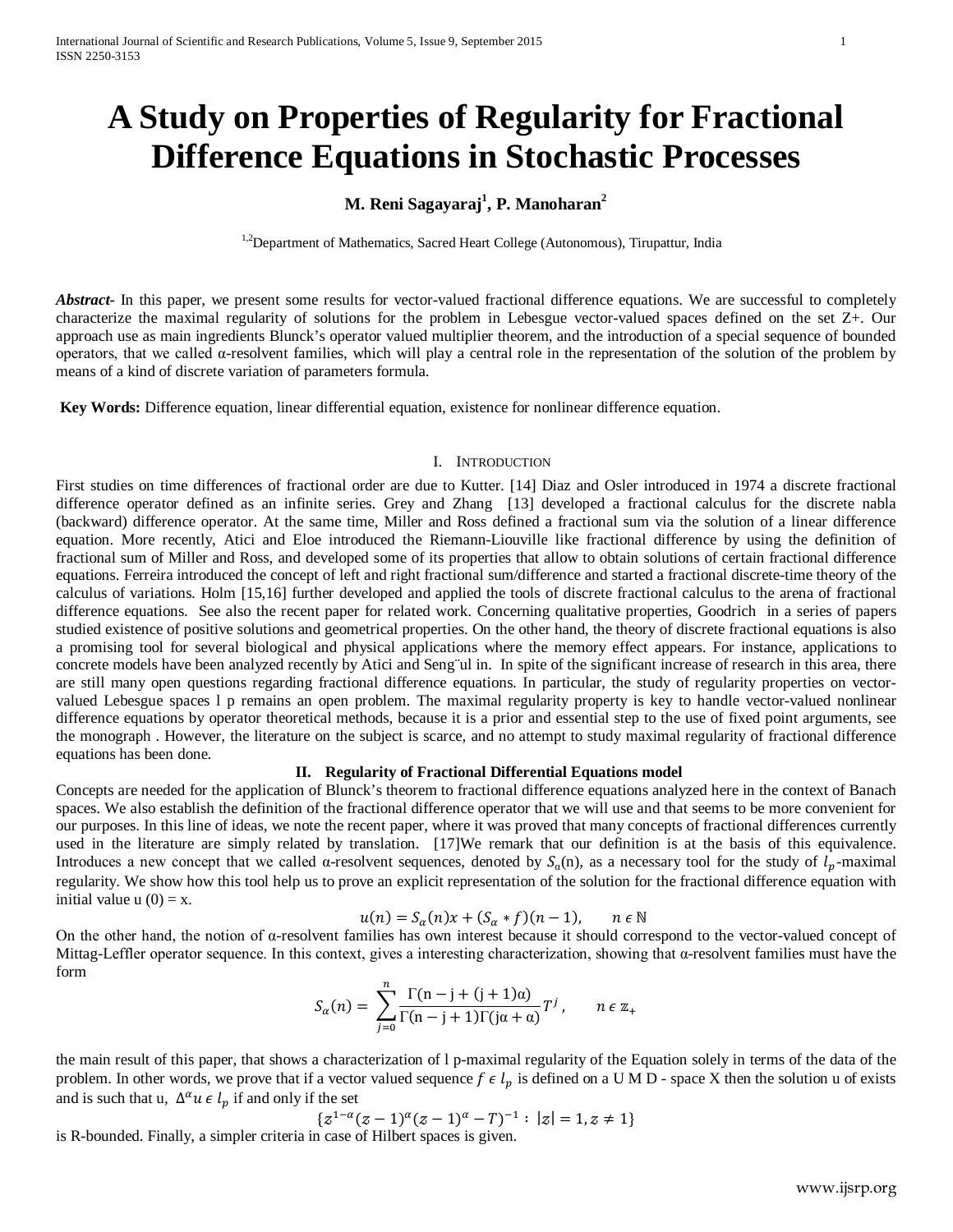International Journal of Scientific and Research Publications, Volume 5, Issue 9, September 2015 2 ISSN 2250-3153

# **III. Nonlinear Fractional Difference Equation model**

The existence of solutions for nonlinear fractional difference equations

$$
\Delta_*^{\alpha} x(t) = f(t + \alpha - 1, x(t + \alpha - 1)), \quad t \in \mathbb{N}_{1-\alpha}, \quad 0 < \alpha \le 1,
$$
\n
$$
x(0) = x_0
$$

where  $\Delta_*^{\alpha}$  is a Caputo like discrete fractional difference, f : [0, +∞)] × X → X is continuous in t and X. (X,  $\|\cdot\|$ ) is a real Banach space with the norm  $||x|| = \sup{||x(t)||, t \in N}$ ,  $N_{1-\alpha} = \{1 - \alpha, 2 - \alpha, ...\}$ .<br>IV. Lemmas and Diffe

# **IV. IV. Lemmas and Difference Operators**

We start with some necessary definitions from discrete fractional calculus theory and preliminary results so that this paper is selfcontained.

Let  $v > 0$ . The vth fractional sum f is defined by

$$
\Delta^{-\nu} f(t, a) = \frac{1}{\Gamma(\nu)} \sum_{s=a}^{t-\nu} (t - s - 1)^{(\nu - 1)} f(s)
$$
\n(2.1)

Here f is defined for  $s = a$  a mod and  $\Delta^{-\nu} f$  is defined for  $t = (a + \nu)$  mod in particular,  $\Delta^{-\nu}$  maps functions defined on N<sub>a</sub> to functions defined on  $\mathbb{N}_{q+v}$  where  $\mathbb{N}_1 = \{t, t+1, t+2, \dots\}$ . In addition,  $t^{(v)} = \Gamma(t+1)/\Gamma(t-v+1)$ . Atici and Eloe pointed out that this definition of the νth fractional sum is the development of the theory of the fractional calculus on time scales.

Let  $\mu > 0$  and  $m - 1 < \mu < m$ , where *m* denotes a positive integer,  $m = [\mu]$ ,[.] ceiling of number. Set  $v = m - \mu$ . The  $\mu$  th fractional Caputo like difference is defined as

$$
\Delta_{*}^{\mu} f(t) = \Delta^{-\nu}(\Delta^{m} f(t)) = \frac{1}{\Gamma(\nu)} \sum_{s=a}^{t-\nu} (t - s - 1)^{(\nu - 1)}(\Delta^{m} f)(s), \ \forall t \in N_{a+\nu} \quad (2.2)
$$

Here  $\Delta^m$  is the *m*th order forward difference operator

$$
(\Delta^m f)(s) = \sum_{k=0}^m \binom{m}{k} (-1)^{m-k} f(s+k)
$$
\n(2.3)

For  $\mu > 0$ ,  $\mu$  non integer,  $m = [\mu]$ ,  $\nu = m - \mu$ , it holds

$$
f(t) = \sum_{k=0}^{m-1} \frac{(t-a)^{(k)}}{k!} \Delta^k f(a) + \frac{1}{\Gamma(\mu)} \sum_{s=a+\nu}^{t-\mu} (t-s-1)^{(\mu-1)} \Delta^{\mu}_* f(s), \tag{2.4}
$$

Where f is defined on  $\mathbb{N}_a$  with  $\alpha \in \mathbb{N}$ 

 $V<sub>1</sub>$ 

In particular, when  $0 < \mu < 1$  and a=0, we have

$$
f(t) = f(0) + \frac{1}{\Gamma(\mu)} \sum_{s=1-\mu}^{t-\mu} (t-s-1)^{(\mu-1)} \Delta_*^{\mu} f(s)
$$
 (2.5)

**Lemma 4.1.** A solution  $x(t): N \to X$  is a solution of the IVP if and only if  $x(t)$  is a solution of the following fractional Taylor's difference formula:

$$
x(t) = x_0 + \frac{1}{\Gamma(\alpha)} \sum_{s=1-\alpha}^{t-\alpha} (t-s-1)^{(\mu-1)} f(s+\alpha+1, x(s+\alpha-1)),
$$
  
0 < \alpha \le 1, x(0) = x\_0 (2.6)

Proof. Suppose that  $x(t)$  for  $t \in N$  is a solution, that is  $\Delta_*^a x(t) = f(t + \alpha + 1, x(t + \alpha - 1))$  for  $t \in N_{1-\alpha}$ , then we can obtain according to Theorem 2.3.

Conversely, we assume that  $x(t)$  is a solution of (2.6), then

$$
x(t) = x(0) + \frac{1}{\Gamma(\alpha)} \sum_{s=1-\alpha}^{t-\alpha} (t-s-1)^{(\mu-1)} f(s+\alpha+1, x(s+\alpha-1))
$$
(2.7)

On the other hand, Theorem 2.3 yields that

$$
x(t) = x(0) + \frac{1}{\Gamma(\alpha)} \sum_{s=1-a}^{t-a} (t-s-1)^{(a-1)} \Delta_*^a x(s)
$$
 (2.8)

Comparing with the above two equations, it is obtained that

$$
\frac{1}{\Gamma(\alpha)} \sum_{s=1-a}^{t-a} (t-s-1)^{(a-1)} \left[ \Delta_*^a x(s) - f(s+a-1, x(s+a-1)) \right] = 0 \tag{2.9}
$$

Let t=1,2,...., respectively, we have that  $\Delta_*^a x(s) - f(s + a - 1, x(s + a - 1))$  for  $t \in \mathbb{N}_{1-a}$ , which implies that  $x(t)$  is a solution. **Lemma 4.2.** One has

$$
\sum_{s=1-a}^{t-a} (t-s-1)^{(a-1)} = \frac{\Gamma(t+a)}{a\Gamma(t)}
$$
\n(2.10)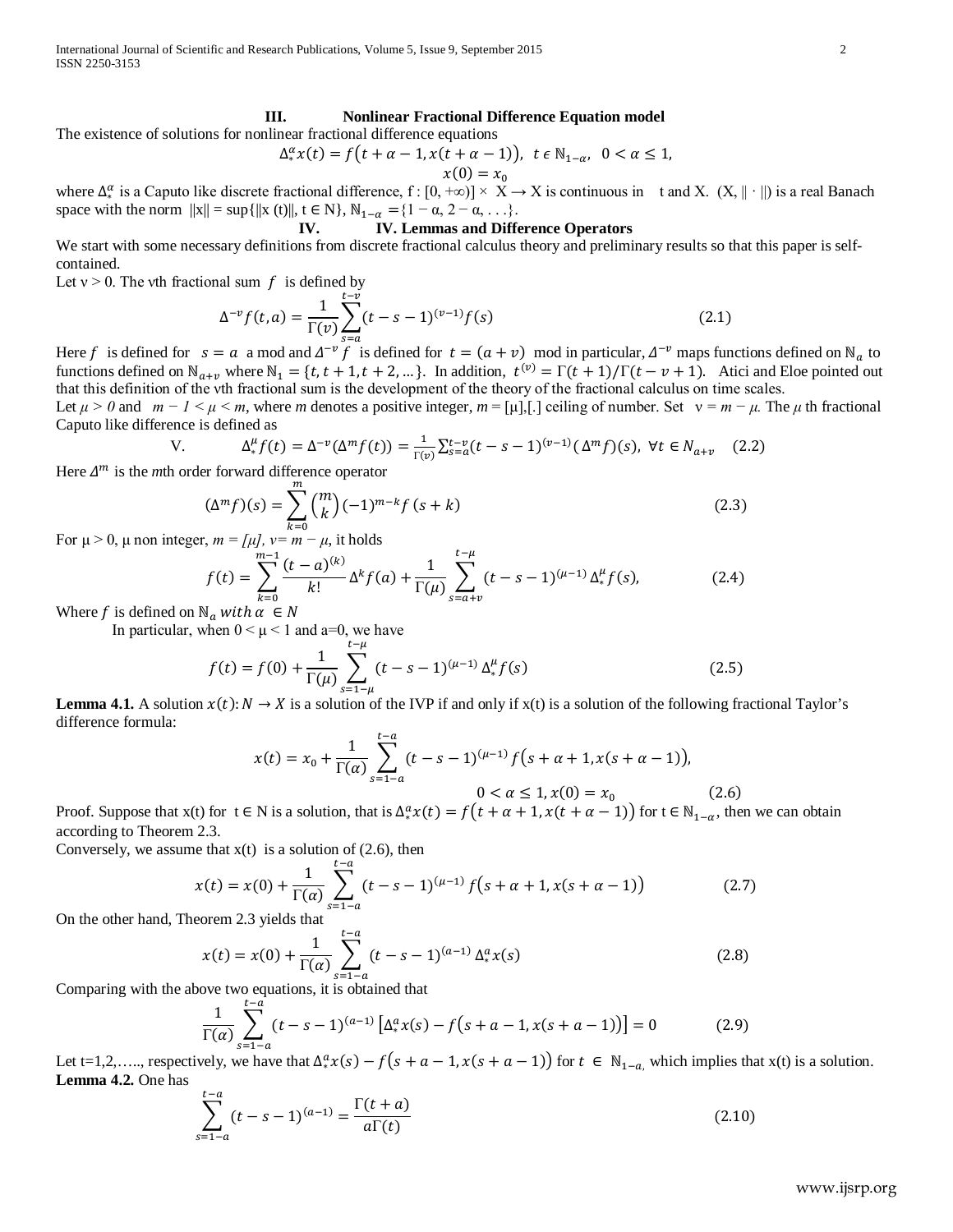International Journal of Scientific and Research Publications, Volume 5, Issue 9, September 2015 3 ISSN 2250-3153

Proof. For  $x > k$ ,  $x, k \in R$ ,  $k > -1$ ,  $x > -1$ , we have

$$
\frac{\Gamma(x+1)}{\Gamma(k+1)\Gamma(x-k+1)} = \frac{\Gamma(x+2)}{\Gamma(k+1)\Gamma(x-k+1)} = \frac{\Gamma(x+3)}{\Gamma(k+1)\Gamma(x-k+1)}
$$
(2.11)

That is,

$$
\frac{\Gamma(x+1)}{\Gamma(x-k+1)} = \frac{1}{k+1} \left[ \frac{\Gamma(x+2)}{\Gamma(x-k+1)} - \frac{\Gamma(x+1)}{\Gamma(x-k)} \right] \tag{2.12}
$$

Then

$$
\sum_{s=1-a}^{t-a} (t-s-1)^{(a-1)} = \sum_{\substack{s=1-a \ r-a-1}}^{t-a} \frac{\Gamma(t-2)}{\Gamma(t-s-a+1)}
$$
  
= 
$$
\sum_{\substack{s=1-a \ r-a-1}}^{t-a-1} \frac{\Gamma(t-2)}{\Gamma(t-s-a+1)} + \Gamma(a)
$$
  
= 
$$
\sum_{s=1-a}^{t-a-1} \frac{1}{a} + [\frac{\Gamma(t-s+1)}{\Gamma(t-s-a+1)} - \frac{\Gamma(t-2)}{\Gamma(t-s-a)}] + \Gamma(a)
$$
(2.13)  
= 
$$
\frac{\Gamma(t+a)}{a\Gamma(t)}
$$

Let  $v \neq 1$  and assume  $\mu + v + 1$  is not a non positive integer. Then

$$
\Delta^{-\nu}t^{(\mu)} = \frac{\Gamma(\mu+1)}{\Gamma(\mu+\nu+1)}t^{(\mu+\nu)}
$$
\n(2.14)

In particular,  $\Delta^{-\nu} a = a\Delta^{-\nu}(t + \alpha - 1)^{(0)} = (a/\Gamma(\nu + 1))(t + \alpha - 1)^{(\nu)}$ , where a is a constant. The following fixed point theorems will be used in the text. This difference makes that fractional difference equation with the Caputo like difference operator is more similar to classical integer-order difference equation.

#### **VI. Application**

It is interesting to note that in case  $\alpha = 1$  we have from the above theorem

$$
S_1(n) = \sum_{j=0}^n \frac{\Gamma(n+1)}{\Gamma(n-j+1)\Gamma(j+1)} T^j = \sum_{j=0}^n \frac{n!}{\Gamma(n-j)! \, j!} T^j = \sum_{j=0}^n {n \choose j} T^j = (I+T)^n,
$$

We will need the following lemma that is of independent interest. **Lemma 5.1**

Let  $0 < \alpha < 1$ ,  $\alpha: \mathbb{N}_0 \to \mathbb{C}$  and  $S: \mathbb{N}_0 \to X$  be given. Then  $\Delta^{\alpha}(\alpha * S)(n) = (\alpha * | \Delta^{\alpha} S(n) + S(0) \alpha(n + 1)$ ,  $n \in \mathbb{N}_0$ Holds.

Proof. By definition, we have

$$
\Delta^{\alpha}(\alpha * S)(n) = \Delta \circ \Delta^{-(1-\alpha)}(\alpha * S)(n)
$$
  
\n
$$
= \Delta^{-(1-\alpha)}(\alpha * S)(n+1) - \Delta^{-(1-\alpha)}(\alpha * S)(n)
$$
  
\n
$$
= (k^{-(1-\alpha)} * \alpha * S)(n+1) - (k^{-(1-\alpha)} * \alpha * S)(n)
$$
  
\n
$$
= \sum_{j=0}^{n+1} (k^{-(1-\alpha)} * S)(n+1-j)a(j) - \sum_{j=0}^{n} (k^{-(1-\alpha)} * S)(n-j)a(j)
$$
  
\n
$$
= \sum_{j=0}^{n} [(k^{1-\alpha} * S)(n+1-j) - (k^{1-\alpha} * S)(n-j)]a(j) + (k^{1-\alpha} * S)(0)a(n+1)
$$
  
\n
$$
= \sum_{j=0}^{n} \Delta(k^{1-\alpha} * S)(n-j)a(j) + k^{1-\alpha}(0)S(0)a(n+1)
$$
  
\n
$$
= \sum_{j=0}^{n} \Delta^{\alpha} S(n-j)a(j) + S(0)a(n+1)
$$

Proving the lemma Now we are ready to prove the second main result of this section Let  $0 < \alpha < 1$ , and  $f: \mathbb{N} \to X$  be given. The unique solution of with initial condition u(0)=x can be represented by u(n) =  $S_\alpha(n)u|(0) + (S_\alpha * f)(n-1)$ , n  $\in \mathbb{N}$ 

Proof: Let  $n \in \mathbb{D}$  be given. We have  $\Delta^{\alpha} u(n) = \Delta^{\alpha} S_{\alpha}(n) u(0) + \Delta^{\alpha} (S_{\alpha} * f)(n-1)$ . Where by definition

$$
\Delta^{\alpha} S_{\alpha}(n) = \Delta^{\alpha} k^{\alpha}(n) + T \Delta^{\alpha} (k^{\alpha} * S_{\alpha})(n-1).
$$

Note that  $\Delta^{\alpha} k^{\alpha}(n) = \Delta \circ \Delta^{-(1-\alpha)} k^{\alpha}(n) = \Delta(k^{1-\alpha} * k^{\alpha})(n) = \Delta^{1} k^{\alpha}(n) = 0$ , therefore using Lemma 3.6 we obtain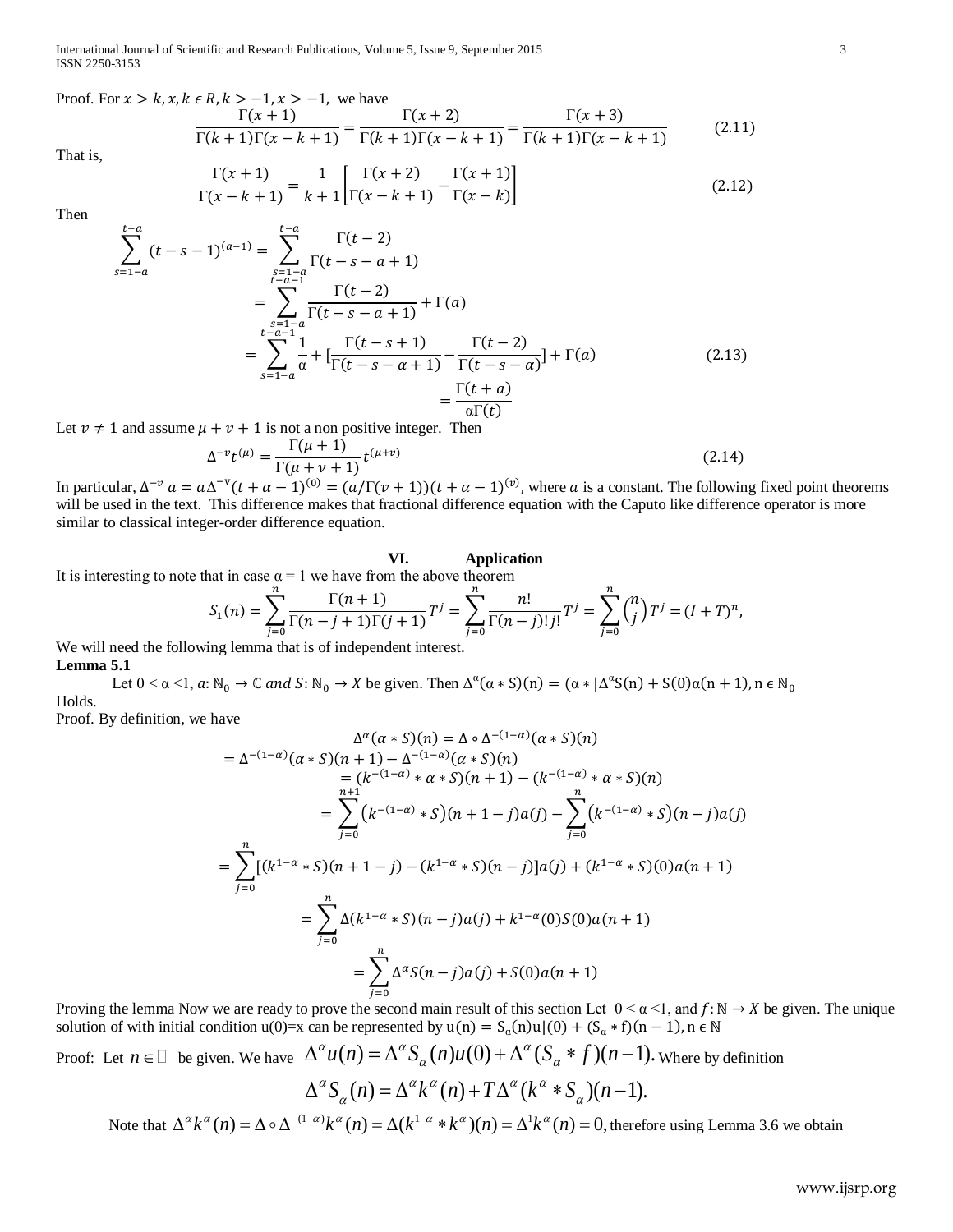$$
\Delta^{\alpha} S_{\alpha}(j+1) = T\Delta^{\alpha} = \Delta(k^{\alpha} * S_{\alpha})(j) + k^{\alpha}(0)T S_{\alpha}(j+1) = T S_{\alpha}(j+1),
$$

For all  $j \in \Box$  <sub>0</sub>. Hence  $\Delta^{\alpha} S_{\alpha}(n) = T S_{\alpha}(n)$  and from (3.4) we have

$$
\Delta^{\alpha} u(n) = TS_{\alpha}(n)u(0) + \Delta^{\alpha}(S_{\alpha} * f)(n-1).
$$

Now, again by Lemma we get For all  $j \in \Box$ . Therefore from we conclude that

$$
\Delta^{\alpha}u(n) = T S_{\alpha}(n)u(0) + \Delta^{\alpha}(S_{\alpha} * f)(n-1) + f(n)
$$
  
=  $T S_{\alpha}(n)u(0) + T (S_{\alpha} * f)(n-1) + f(n)$   
=  $T [S_{\alpha}(n)u(0) + (S_{\alpha} * f)(n-1)] + f(n)$   
=  $T u(n) + f(n)$ .

### **Conclusion:**

.

In this paper, we considered the initial value of fractional difference equation and Non linear fractional difference equation with the caputo link difference operators. We obtained the sufficient condition for existence of all solutions regularity of fractional differential equation model and non-linear fractional difference equation model of the system of difference equation is investigated.

#### **REFERENCES**

- [1] T. Abdeljawad, On Riemann and Caputo fractional differences, Comput. Math. Appl. 62, 1602–1611 (2011).
- [2] T. Abdeljawad and F. M. Atici, On the definitions of nabla fractional operators, Abstr. Appl. Anal. 2012, 1–13 (2012). doi:10.1155/2012/406757.
- [3] R. P. Agarwal, C. Cuevas, and C. Lizama, Regularity of Difference Equations on Banach Spaces (Springer-Verlag, 2014).
- [4] H. Amann, Operator-valued Fourier multipliers, vector-valued Besov spaces, and applications, Math. Nachr. 186, 5–56 (1997).
- [5] H. Amann, Linear and Quasilinear Parabolic Problems, Monographs in Mathematics, Vol. 89 (Basel, Birkh¨auser Verlag, (1995).
- [6] W. Arendt and S. Bu, The operator-valued Marcinkiewicz multiplier theorem and maximal regularity, Math. Z. 240, 311–343 (2002).
- [7] W. Arendt, C. J. K. Batty, and S. Q. Bu, Fourier multipliers for H¨older continuous functions and maximal regularity, Studia Math. 160(1), 23–51 (2004).
- [8] F. M. Atici and P. W. Eloe, A transform method in discrete fractional calculus, Int. J. Difference Equ. 2(2), 165–176 (2007).
- [9] F.M. Atici and P.W. Eloe, Initial value problems in discrete fractional calculus, Proc. Amer. Math. Soc. 137(3), 981–989 (2009).
- [10] F. M. Atici and P. W. Eloe, Discrete fractional calculus with the nabla operator, Electron. J. Qual. Theory Differ. Equ. 3, 1–12 (2009).
- [11] F. M. Atici and S. Seng¨ul, Modeling with fractional difference equations, J. Math. Anal. Appl. 369, 1–9 (2010).
- [12] D. Baleanu, K. Diethelm, and E. Scalas, Fractional Calculus: Models and Numerical Methods (World Scientific, 2012).publication.
- [13] H. L. Gray and N. F. Zhang, On a new definition of the fractional difference, Math. Comp. 50(182), 513–529 (1988).

#### [14] B. Kuttner, On differences of fractional order, Proc. Lond. Math. Soc. **3**, 453–466 (1957).

- [15]M. T. Holm, The Theory of Discrete Fractional Calculus: Development and Applications, Ph.D. thesis, University of Nebraska (2011).
- [16] M. T. Holm, The Laplace transform in discrete fractional calculus, Comp. Math. Appl. 62(3), 1591–1601 (2011).
	- [17] **M. Reni Sagayaraj, P. Manoharan, A. George Maria Selvam, S. Anand Gnana Selvam, Steady-state of stochastic difference equations using generating functions, I**nternational journal of mathematical archive-6(2), 2015, 68-72